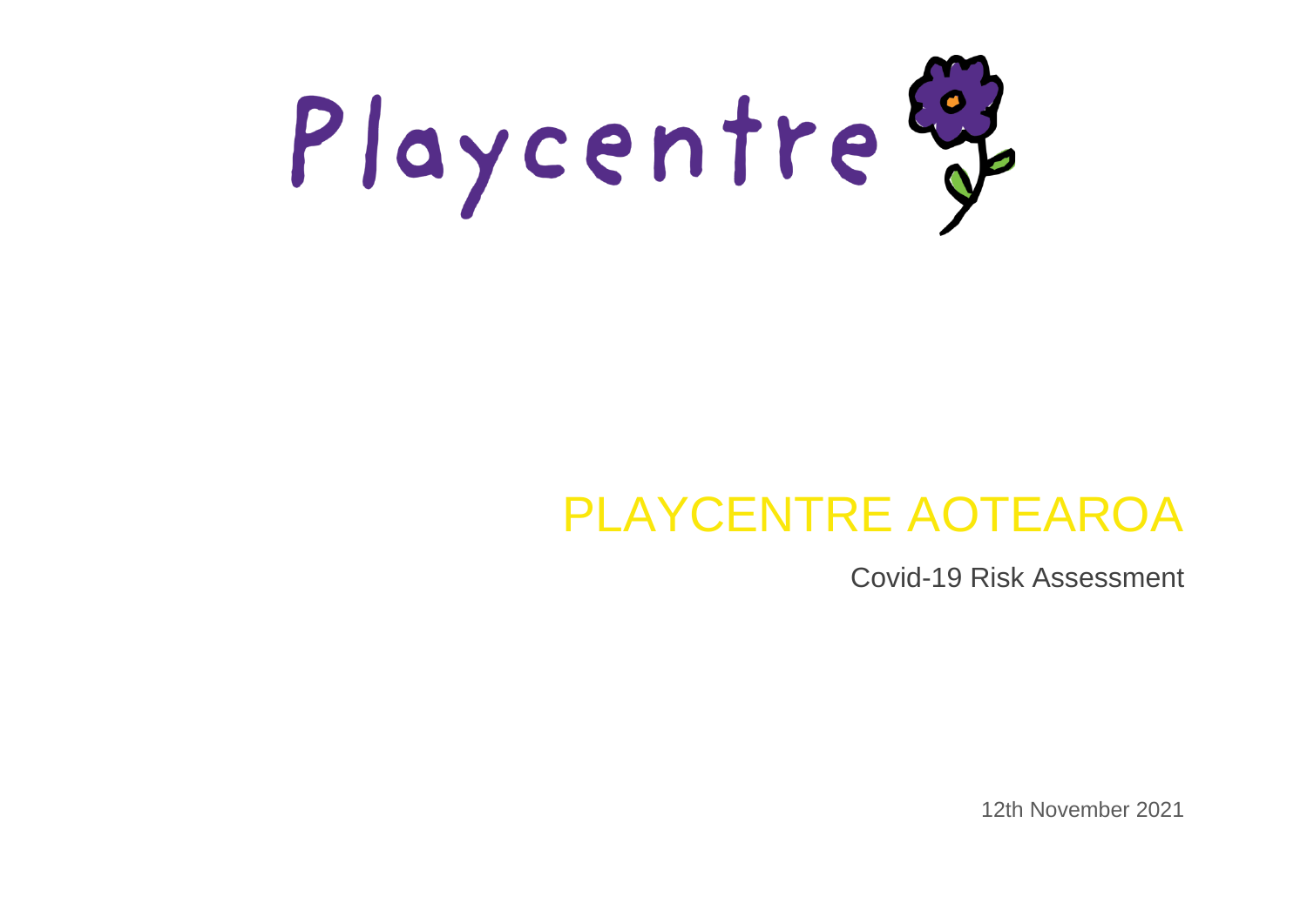# **Health & Safety Risk Assessment – Covid-19**

# **Purpose**

The purpose of this document is to:

- provide a H&S risk assessment in respect of the exposure to and transmission of COVID-19 in our workplace in circumstances where:
	- o there is community transmission of COVID-19; and
	- o New Zealand is operating under the Alert Level System, the COVID-19 Protection Framework System, or under an equivalent Government directed or ordered framework; and
	- determine effective controls to eliminate or minimise the risk of exposure to and the transmission of Covid-19 so far as reasonably practicable.

# **This risk assessment has been undertaken to:**

- Keep workers and volunteers, visitors, tamariki and the wider community healthy and safe.
- Apply relevant guidance from the Ministry of Health and other Government agencies.
- To ensure the appropriate safe working practices of all workers and volunteers, visitors, and tamariki during the COVID-19 Pandemic.
- Encourage a safe and respectful work environment and good communication between all stakeholders.

# **What is the Hazard?**

The presence, infection, and/or transmission of COVID-19 and its variants within Playcentre Aotearoa workplaces, including Centres, Playgroups, SPACE Only, Tenanted/Closed Buildings, Playcentre Shops and Associated Workplaces. COVID-19 and its variants, particularly the Delta variant, could result in serious illness or death.

The World Health Organisation (WHO) maintains the following statement on their web page of current advice:

*We know that the disease is caused by the SARS-CoV-2 virus, which spreads between people in several different ways.* 

- The virus can spread from an infected person's mouth or nose in small liquid particles when they cough, sneeze, speak, sing, or breathe.
- Current evidence suggests that the virus spreads mainly between people who are in close contact with each other, typically within 1 metre (short-range). A person can be infected when aerosols or droplets containing the virus are inhaled or come directly into contact with the eyes, nose, or mouth.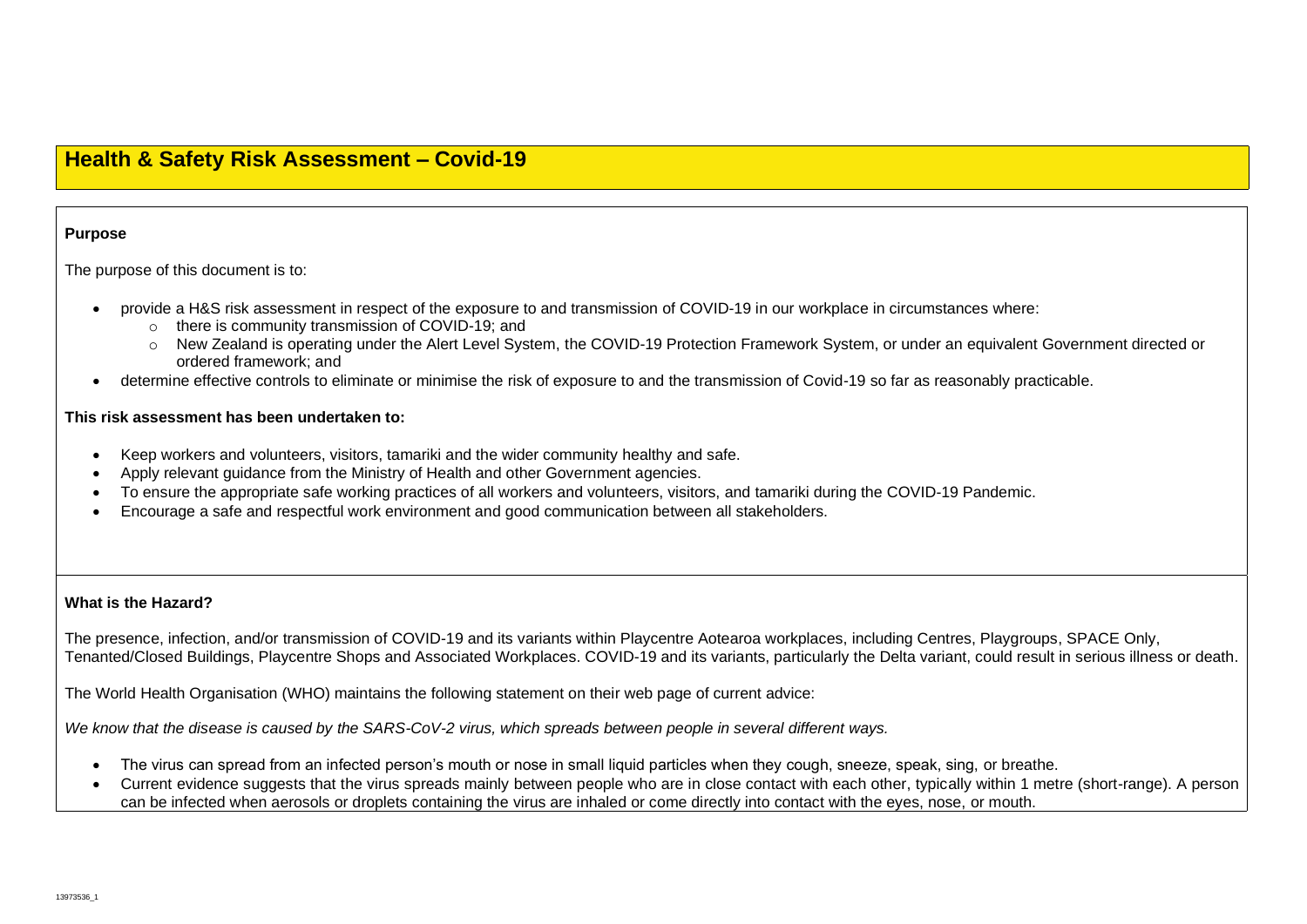- The virus can also spread in poorly ventilated and/or crowded indoor settings, where people tend to spend longer periods of time. This is because aerosols remain suspended in the air or travel farther than 1 metre (long-range).
- People may also become infected by touching surfaces that have been contaminated by the virus when touching their eyes, nose or mouth without cleaning their hands.

Playcentre Aotearoa workers, volunteers and tamariki could be harmed (infected with COVID-19 and especially the Delta variant) by:

- Inhaling or ingesting COVID-19 aerosols as a result of close contact with another worker or other person or child while performing their work
- Contact with a COVID-19 contaminated surface and transmission of the virus to the worker

This means that the management of person-to-person contact is the area where most focus should be in trying to minimise the risk of transmission.

# **Who can be Harmed?**

Infected persons can suffer a serious illness that:

- Requires hospitalisation to get well
- Results in "long COVID" illness for an elongated and unknown period of time
- Results in death

An infected person has a very high chance of infecting others with COVID-19, particularly if infected with the Delta variant.

The following persons could be harmed by transmission and infection of the COVID- 19 virus:

- All Playcentre Aotearoa workers and volunteers regardless of their work location
- Vulnerable groups such as people who are elderly, pregnant, have existing underlying health conditions, or are unable to have the vaccine like young children
- All visitors to Playcentre Aotearoa workplaces, including Centres, Playgroups, SPACE Only, Tenanted/Closed Buildings, Playcentre Shops and Associated **Workplaces**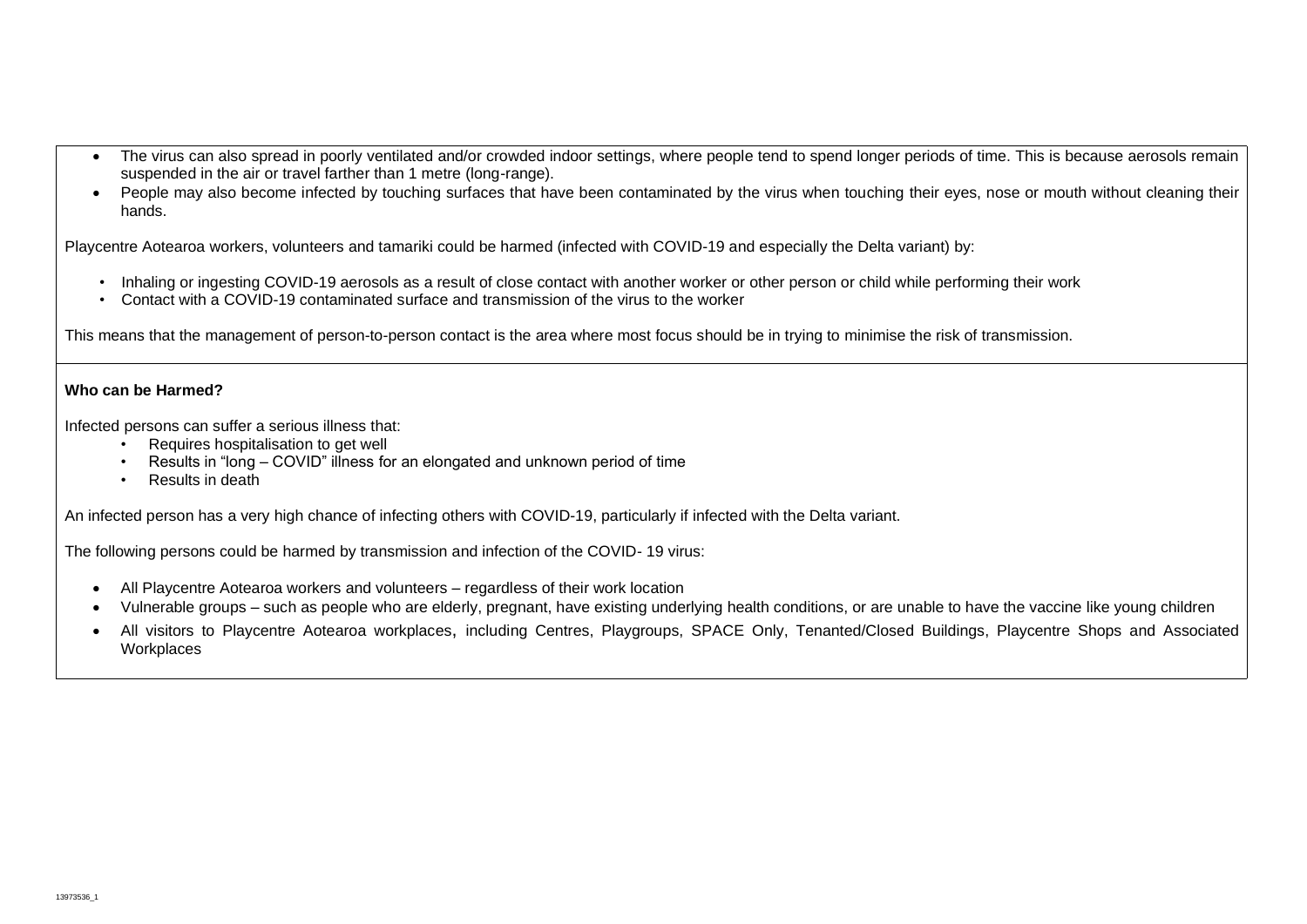# **Standard controls / preventative measures**

Below are the standard control and preventative measures that are reasonably practicable for Playcentre Aotearoa to implement to eliminate or minimise the risk of persons within our workplace being exposed to and transmitting COVID-19 when there is community transmission of COVID-19 and New Zealand is operating under the Alert Level System and/or the COVID-19 Protection Framework System.

| Item | Risk factor / activity / task                                                                                                            | Standard controls / preventative measures                                                                                                                                                                                                                                                                                                                                                                                                                                                                                                                                                                                                                                                                                                                                                                                                                                                                                                                                                                                                                                                                                                                                                                                                                                                                                                                                                                                                                                                                                                                                                                                                                               | <b>Responsibility</b>                                                                                                                                                                                                                                                                          | <b>Review</b> |
|------|------------------------------------------------------------------------------------------------------------------------------------------|-------------------------------------------------------------------------------------------------------------------------------------------------------------------------------------------------------------------------------------------------------------------------------------------------------------------------------------------------------------------------------------------------------------------------------------------------------------------------------------------------------------------------------------------------------------------------------------------------------------------------------------------------------------------------------------------------------------------------------------------------------------------------------------------------------------------------------------------------------------------------------------------------------------------------------------------------------------------------------------------------------------------------------------------------------------------------------------------------------------------------------------------------------------------------------------------------------------------------------------------------------------------------------------------------------------------------------------------------------------------------------------------------------------------------------------------------------------------------------------------------------------------------------------------------------------------------------------------------------------------------------------------------------------------------|------------------------------------------------------------------------------------------------------------------------------------------------------------------------------------------------------------------------------------------------------------------------------------------------|---------------|
| 1.   | Entry to Centres, Playgroups, SPACE<br>Only Centres, Playcentre Shops and<br><b>Associated Workplaces (NSC,</b><br><b>Regional Hubs)</b> | Entry to centres is permitted in accordance with the NZ<br>Government Alert Level System and/or the COVID-19 Protection<br>Framework System.<br>Prior to entry workers, volunteers, parents/caregivers and visitors<br>are made aware of the conditions of entry (see below).<br>All workers, volunteers and visitors are to complete a self-<br>assessment prior to entry (this involves notifying us whether they<br>are not fit or well to work). Parents and caregivers are to complete<br>an assessment for their tamariki and themselves if coming on-site.<br>The following entry conditions apply to the centres:<br>You are currently feeling fit and well and have not<br>$\circ$<br>experienced any COVID-19 symptoms in the past 14<br>days.<br>You have not been to any locations of interest as<br>reported by the Ministry of Health.<br>You have not been advised to get tested or self-isolate<br>$\circ$<br>by health officials and are not currently awaiting test<br>results.<br>You have not been in contact with someone who is either<br>in self-isolation, awaiting test results or has confirmed or<br>suspected COVID-19.<br>All workers, volunteers, visitors and guests must scan the<br>$\circ$<br>QR code and complete the sign in. Volunteers<br>(parents/caregivers) must sign in tamariki.<br>Follow physical distancing requirements where possible.<br>Hand sanitation station available on entry.<br>Persons Responsible at Centres and Regional Support<br>Lead/Manager is notified when there is any suspected or<br>confirmed COVID-19 exposure.<br>Relevant COVID-19 signage is displayed with key COVID-19<br>safety messages. | <b>Workers, Volunteers,</b><br><b>Visitors responsible</b><br>for self-assessment<br>and sign in.<br><b>Parents/Caregivers</b><br>responsible for<br>tamariki self-<br>assessment.<br>All workers,<br>volunteers and<br>visitors responsible to<br>follow usual sickness<br>reporting process. | As needed     |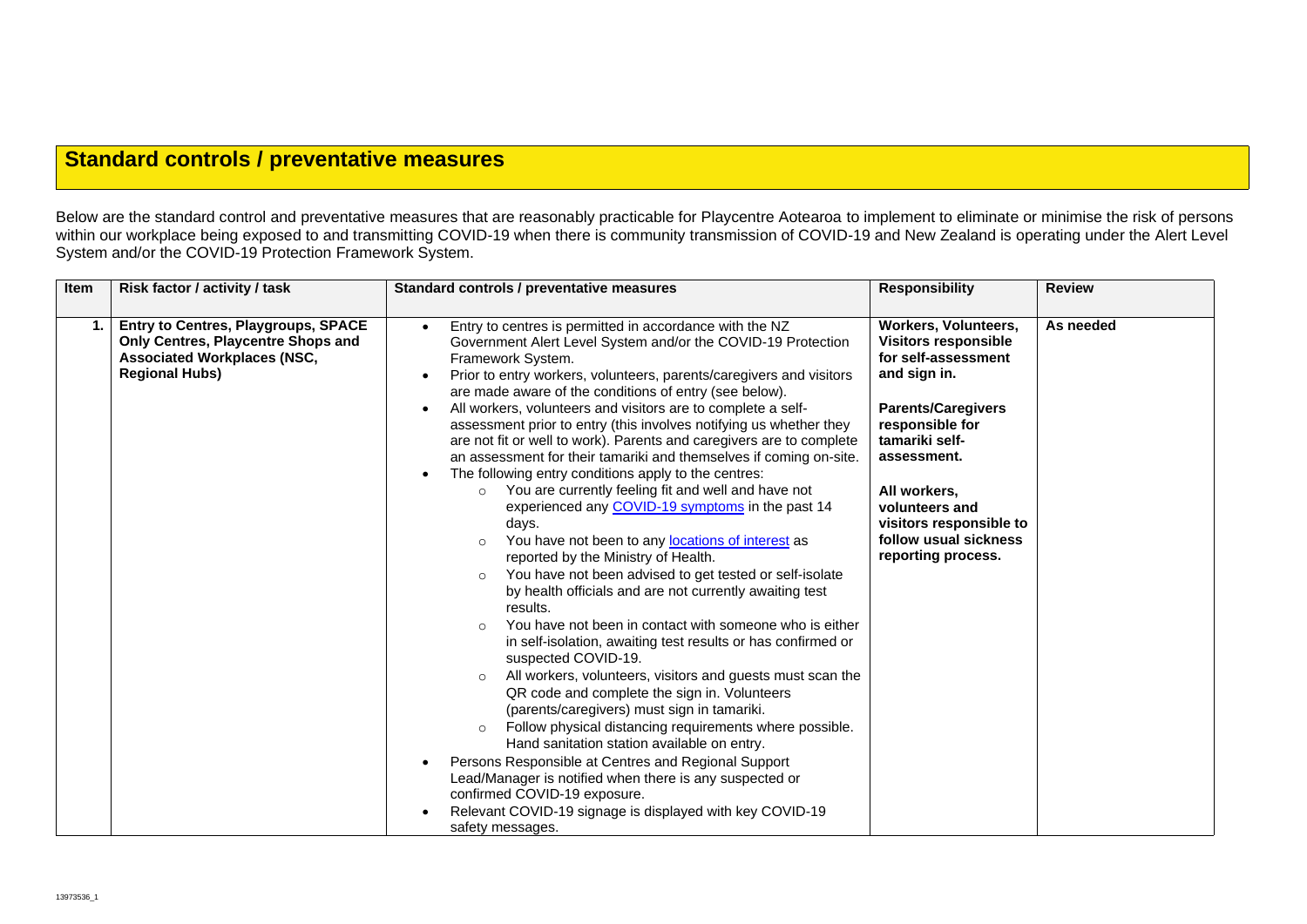| Item | Risk factor / activity / task                                                              | Standard controls / preventative measures                                                                                                                                                                                                                                                                                                                                                                                                                                                                                                                                                                                                                                                                                                                                                                                                                                                                                                                                                                                                                                                                                                                                                                             | <b>Responsibility</b> | <b>Review</b> |
|------|--------------------------------------------------------------------------------------------|-----------------------------------------------------------------------------------------------------------------------------------------------------------------------------------------------------------------------------------------------------------------------------------------------------------------------------------------------------------------------------------------------------------------------------------------------------------------------------------------------------------------------------------------------------------------------------------------------------------------------------------------------------------------------------------------------------------------------------------------------------------------------------------------------------------------------------------------------------------------------------------------------------------------------------------------------------------------------------------------------------------------------------------------------------------------------------------------------------------------------------------------------------------------------------------------------------------------------|-----------------------|---------------|
| 2.   | Working in the Playcentres,<br><b>Playgroups and SPACE Only Centres</b>                    | Working in early childhood centres is permitted in accordance with<br>the NZ Government Alert Level System and/or the COVID-19<br>Protection Framework System.<br>PPE including face coverings are to be worn in accordance with<br>MOH guidance<br>Workers and volunteers are reminded to practice good hand<br>hygiene and encourage tamariki to carry out good hand hygiene,<br>including hand sanitiser.<br>Workers and volunteers are encouraged to sanitise equipment or<br>materials (where appropriate) and all high-frequency touchpoints<br>before and after use. Refer to Cleaning Protocol.<br>Specified maximum people capacity for all rooms and shared<br>facilities as per MOH guidance.<br>Encourage workers and volunteers to have different breaktimes or<br>plan different activities to reduce demand on facilities<br>Physical distancing to be maintained where practical as per MOH<br>guidance<br>Review rosters or sessions to accommodate vulnerable workers<br>and volunteers.<br>Any equipment shared between workers/volunteers and sessions<br>should be cleaned appropriately. Refer to Cleaning Protocol.<br>Regularly review cleaning regime in line with the Cleaning<br>Protocol. | <b>Centre Members</b> | As needed     |
| 3.   | <b>Working in Playcentre Aotearoa Offices</b><br>(NSC, Regional Hubs) and Playcentre Shops | Working in office and retail spaces is permitted in accordance with<br>the NZ Government Alert Level System and/or the COVID-19<br>Protection Framework System.<br>PPE including face coverings are to be worn in accordance with<br>MOH guidance<br>Workers are reminded to practice good hand hygiene including<br>hand sanitiser.<br>Workers and are encouraged to sanitise equipment or materials<br>(where appropriate) and all high-frequency touchpoints before and<br>after use. Refer to Office Cleaning Protocol.<br>Specified maximum people capacity for all rooms and shared<br>facilities as per MOH guidance.<br>Encourage workers and volunteers to have different breaktimes or<br>plan different activities to reduce demand on facilities                                                                                                                                                                                                                                                                                                                                                                                                                                                          | <b>Staff Members</b>  | As needed     |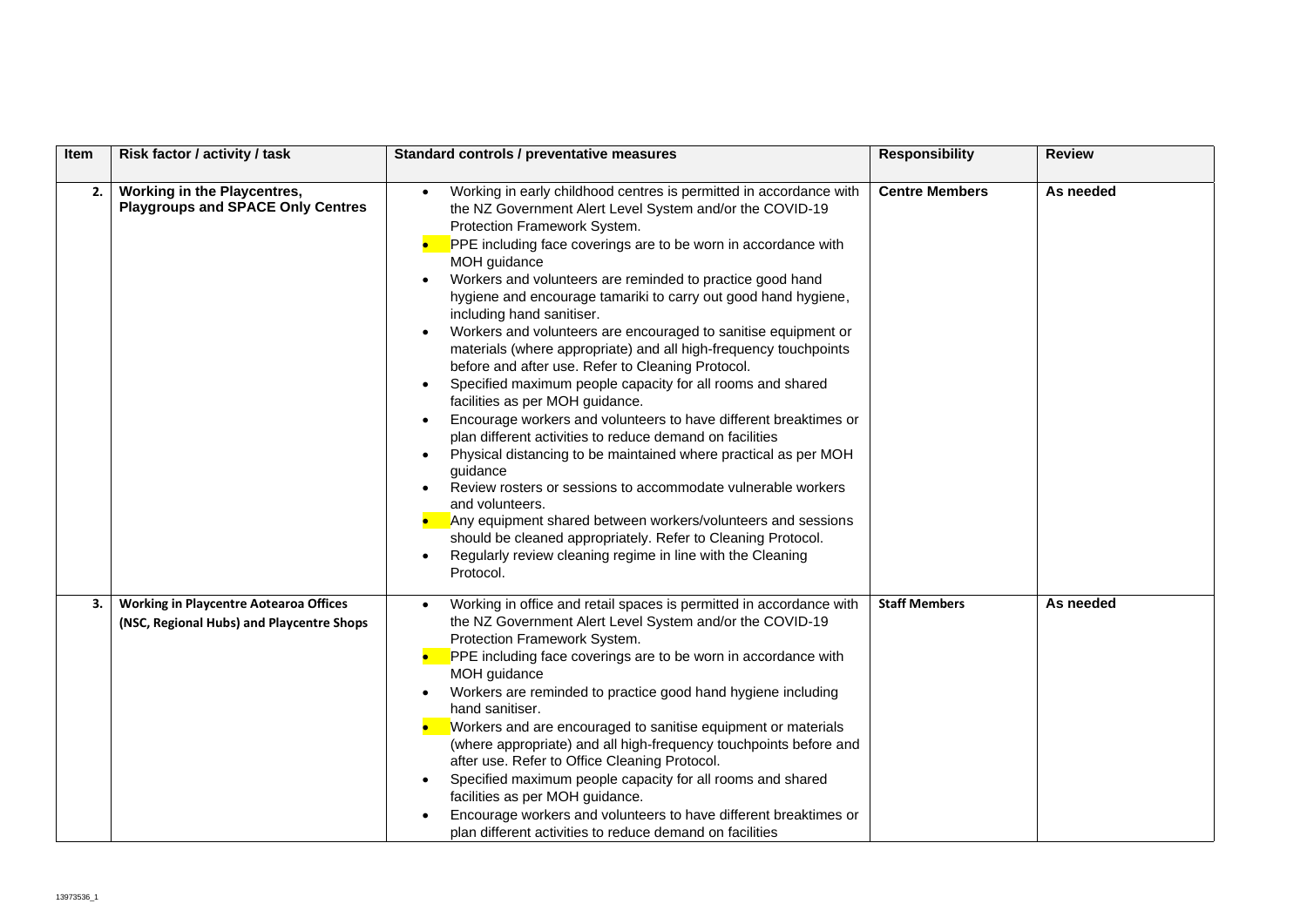| Item | Risk factor / activity / task                                                                                                                                                              | Standard controls / preventative measures                                                                                                                                                                                                                                                                                                                                                                                                                                                                                                                                                                                                                                                                                      | <b>Responsibility</b> | <b>Review</b> |
|------|--------------------------------------------------------------------------------------------------------------------------------------------------------------------------------------------|--------------------------------------------------------------------------------------------------------------------------------------------------------------------------------------------------------------------------------------------------------------------------------------------------------------------------------------------------------------------------------------------------------------------------------------------------------------------------------------------------------------------------------------------------------------------------------------------------------------------------------------------------------------------------------------------------------------------------------|-----------------------|---------------|
|      |                                                                                                                                                                                            | Physical distancing to be maintained where practical as per MOH<br>quidance<br>Review rosters to accommodate vulnerable workers.<br>$\bullet$<br>Any equipment shared between workers should be cleaned<br>appropriately. Refer to Office Cleaning Protocol.<br>Regularly review cleaning regime in line with the Cleaning<br>$\bullet$<br>Protocol.                                                                                                                                                                                                                                                                                                                                                                           |                       |               |
| 4.   | Attending in person meetings or<br>engagements in the centres,<br>playgroups, SPACE Only Centres,<br><b>Tenanted/Closed Buildings,</b><br><b>Playcentre Shops or Associated</b><br>offices | All in-person meetings and engagements with persons not<br>regularly attending a specified Centre, Playgroup, SPACE Only<br>Centre, Tenanted/Closed Building, Playcentre Shop and<br>Associated Workplaces should only occur if there is strong<br>justification and in accordance with the NZ Government Alert<br>Level System and/or the COVID-19 Protection Framework<br>System.<br>Prior to meeting, visitors are made aware of the conditions of entry<br>(see above).<br>Face coverings are to be worn in accordance with MOH guidance;<br>may be removed when seated.<br>Physical distancing to be maintained where practical as per MOH<br>guidance<br>Consider use of open-air meetings or larger areas.<br>$\bullet$ | All affected persons  | As needed     |
| 5.   | Attending in person meetings or<br>engagements off site outside of the<br>centre or workplace (including<br>meetings, conferences, social events<br>and meals)                             | All in-person meetings and engagements should only occur if<br>there is strong justification and in accordance with the NZ<br>Government Alert Level System and/or the COVID-19 Protection<br>Framework System.<br>Workers are required to maintain contact tracing requirements<br>(either using COVID Tracer App or manually).<br>Workers are to complete a self-assessment prior to meeting or<br>attending another workplace (as above).<br>Workers are required to comply with all third-party health and<br>safety requirements and COVID-19 protocols.                                                                                                                                                                  | All affected parties  | As needed     |
| 6.   | Vulnerable and high-risk workers,<br>volunteers and Tamariki (as defined<br>by MOH)                                                                                                        | Consult and engage with affected persons<br>$\bullet$<br>Relocate workers and volunteers, encourage distancing and<br>redistribute tasks where practicable, working from home if<br>possible                                                                                                                                                                                                                                                                                                                                                                                                                                                                                                                                   | All affected parties  | As needed     |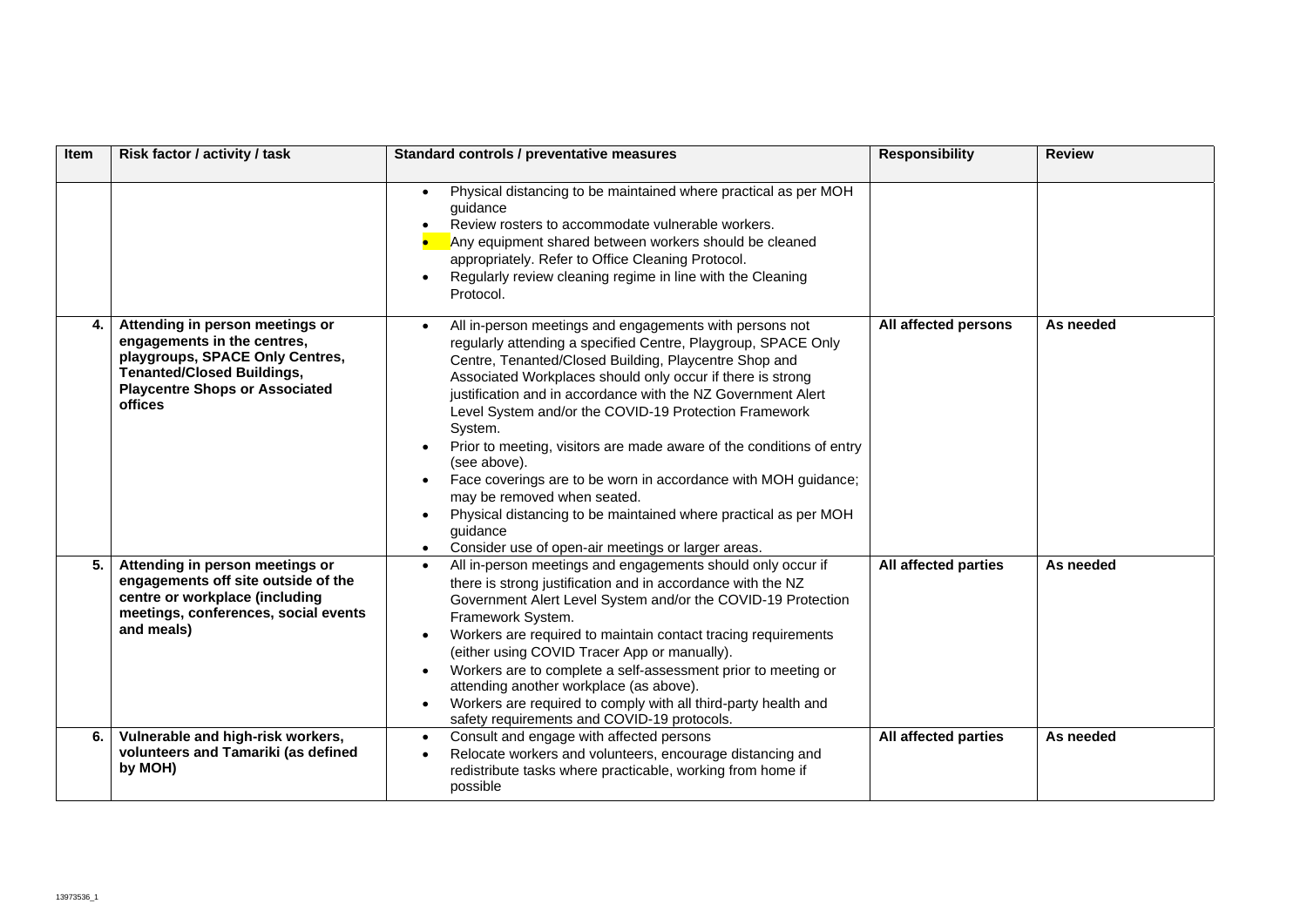| <b>Item</b> | Risk factor / activity / task                                                           | Standard controls / preventative measures                                                                                                                                                                                                                                                                                                                                                                                                                                                                                                                                                                                                                                                                                                                                                                      | <b>Responsibility</b>                   | <b>Review</b> |
|-------------|-----------------------------------------------------------------------------------------|----------------------------------------------------------------------------------------------------------------------------------------------------------------------------------------------------------------------------------------------------------------------------------------------------------------------------------------------------------------------------------------------------------------------------------------------------------------------------------------------------------------------------------------------------------------------------------------------------------------------------------------------------------------------------------------------------------------------------------------------------------------------------------------------------------------|-----------------------------------------|---------------|
| 7.          | Travel (including accommodation,<br>local taxis, airport/flights, car<br>transport etc) | Business travel should only occur if there is strong justification,<br>and in accordance with the NZ Government Alert Level System<br>and/or the COVID-19 Protection Framework System.<br>Approval is required by the line manager<br>All workers are to complete a self-assessment prior to travel (as<br>above).<br>Workers are required to maintain contact tracing requirements<br>(either using COVID Tracer App or manually).<br>Workers are required to comply with all third-party health and<br>safety requirements and COVID-19 protocols.<br>Workers who undertake personal travel either internationally, or<br>domestically to a place with higher community transmission than<br>their base office, to consult with their line manager and agree<br>protocols for return to their place of work. | All employees                           |               |
| 8.          | <b>Working from home</b>                                                                | IT Provision, office equipment / set up for remote workers<br>Advice on ergonomic set up of workstation<br>Follow-up procedures for working at home<br>Managers are reminded to check-in on staff wellbeing, particularly<br>during lockdown periods, call trees / buddy systems implemented<br>Flexible working arrangements available to all employees where<br>practicable<br>Mental health and wellbeing measures available                                                                                                                                                                                                                                                                                                                                                                                | All employees<br><b>HR/Management</b>   | As needed     |
| 9.          | Mental health and wellbeing                                                             | <b>EAP</b> services<br>Information provided to workforce for both external and internal<br>support services<br>Medical / professional support provided where needed<br>Managers are reminded to check-in on staff wellbeing, particularly<br>during lockdown periods, call trees / buddy systems implemented                                                                                                                                                                                                                                                                                                                                                                                                                                                                                                   | Management / HR                         | As needed     |
|             | 10. Ventilation                                                                         | Follow MOH recommendations where practical                                                                                                                                                                                                                                                                                                                                                                                                                                                                                                                                                                                                                                                                                                                                                                     | <b>Workers and</b><br><b>Volunteers</b> | As needed     |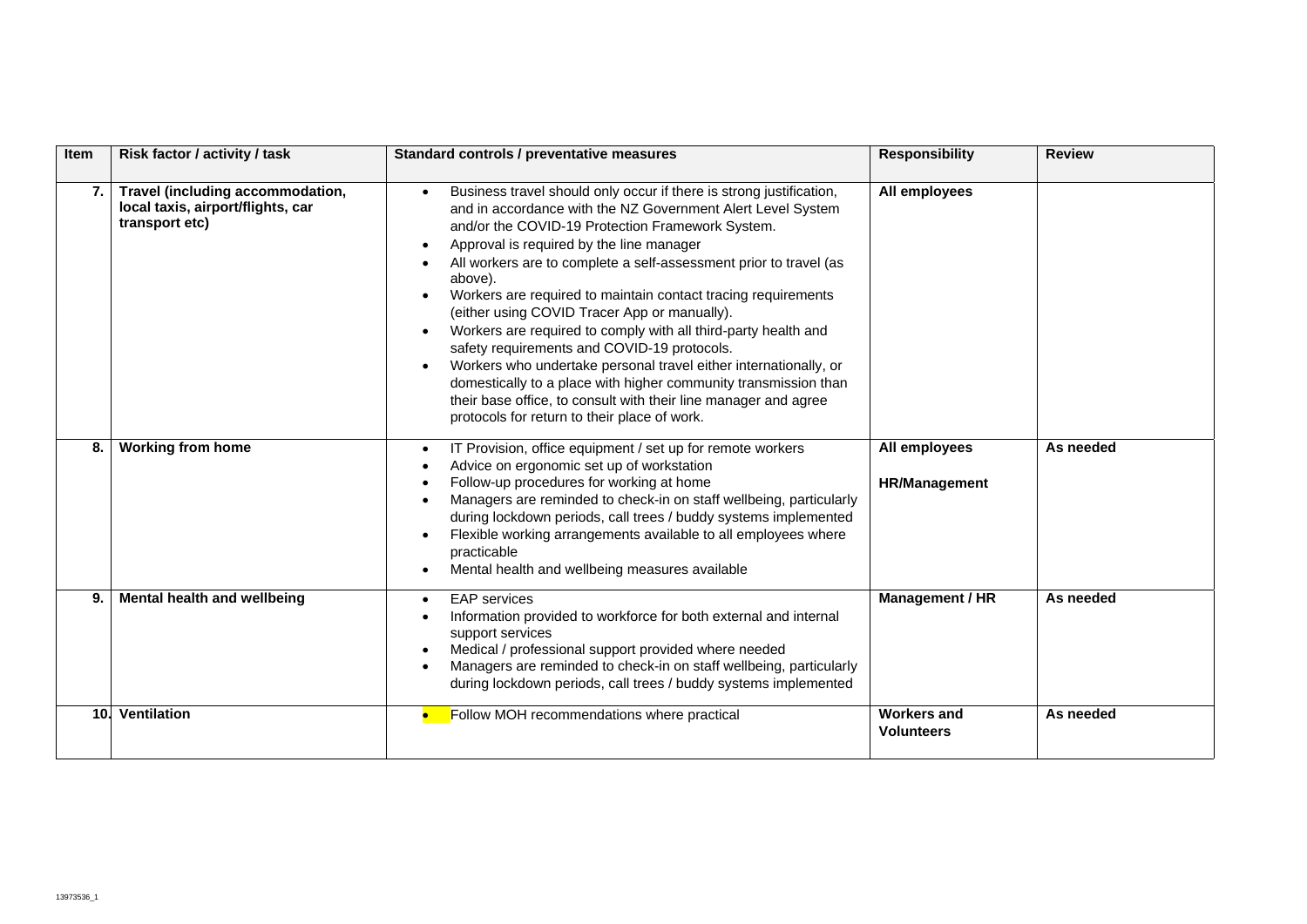| Item       | Risk factor / activity / task   | Standard controls / preventative measures                                                                                                                                                                                                                                                                                                                                                                                                                                                                                                                                                                                                                                                                                                                                                                                                                                                                                                                                                                                                                                                                                                                                                                                                                                                                                                                                                                                                                                                                                                                                                                                                                                                                                                                                                                                                                                                                                                                                                                | <b>Responsibility</b>                                                                                                                                                                                                                                           | <b>Review</b> |
|------------|---------------------------------|----------------------------------------------------------------------------------------------------------------------------------------------------------------------------------------------------------------------------------------------------------------------------------------------------------------------------------------------------------------------------------------------------------------------------------------------------------------------------------------------------------------------------------------------------------------------------------------------------------------------------------------------------------------------------------------------------------------------------------------------------------------------------------------------------------------------------------------------------------------------------------------------------------------------------------------------------------------------------------------------------------------------------------------------------------------------------------------------------------------------------------------------------------------------------------------------------------------------------------------------------------------------------------------------------------------------------------------------------------------------------------------------------------------------------------------------------------------------------------------------------------------------------------------------------------------------------------------------------------------------------------------------------------------------------------------------------------------------------------------------------------------------------------------------------------------------------------------------------------------------------------------------------------------------------------------------------------------------------------------------------------|-----------------------------------------------------------------------------------------------------------------------------------------------------------------------------------------------------------------------------------------------------------------|---------------|
| <b>11.</b> | Third party hire of Playcentres | Entry to centres is permitted in accordance with the NZ<br>$\bullet$<br>Government Alert Level System and/or the COVID-19 Protection<br>Framework System.<br>Prior to entry workers, volunteers, parents/caregivers and visitors<br>$\bullet$<br>are made aware of the conditions of entry (see below).<br>All workers, volunteers and visitors are to complete a self-<br>$\bullet$<br>assessment prior to entry (this involves notifying us whether they<br>are not fit or well to work). Parents and caregivers are to complete<br>an assessment for their tamariki and themselves if coming on-site.<br>Specified maximum people capacity for all rooms and shared<br>facilities as per MOH guidance.<br>Hirers are required to comply with all third-party health and safety<br>$\bullet$<br>requirements and COVID-19 protocols.<br>The following entry conditions apply to the centres:<br>o You are currently feeling fit and well and have not<br>experienced any COVID-19 symptoms in the past 14<br>days.<br>You have not been to any locations of interest as<br>$\circ$<br>reported by the Ministry of Health.<br>You have not been advised to get tested or self-isolate<br>$\circ$<br>by health officials and are not currently awaiting test<br>results.<br>You have not been in contact with someone who is either<br>$\circ$<br>in self-isolation, awaiting test results or has confirmed or<br>suspected COVID-19.<br>All workers, volunteers, visitors and guests must scan the<br>QR code and complete the sign in. Volunteers<br>(parents/caregivers) must sign in tamariki.<br>Follow physical distancing requirements where possible.<br>Hand sanitation station available on entry.<br>Persons Responsible at Centres and Regional Support<br>Lead/Manager is notified when there is any suspected or<br>confirmed COVID-19 exposure.<br>Relevant COVID-19 signage is displayed with key COVID-19<br>safety messages.<br>In line with Hire Documentation and Cleaning Protocols | <b>Visitors responsible</b><br>for self-assessment<br>and sign in.<br><b>Parents/Caregivers</b><br>responsible for<br>tamariki self-<br>assessment.<br>All workers,<br>volunteers and<br>visitors responsible to<br>follow usual sickness<br>reporting process. | As needed     |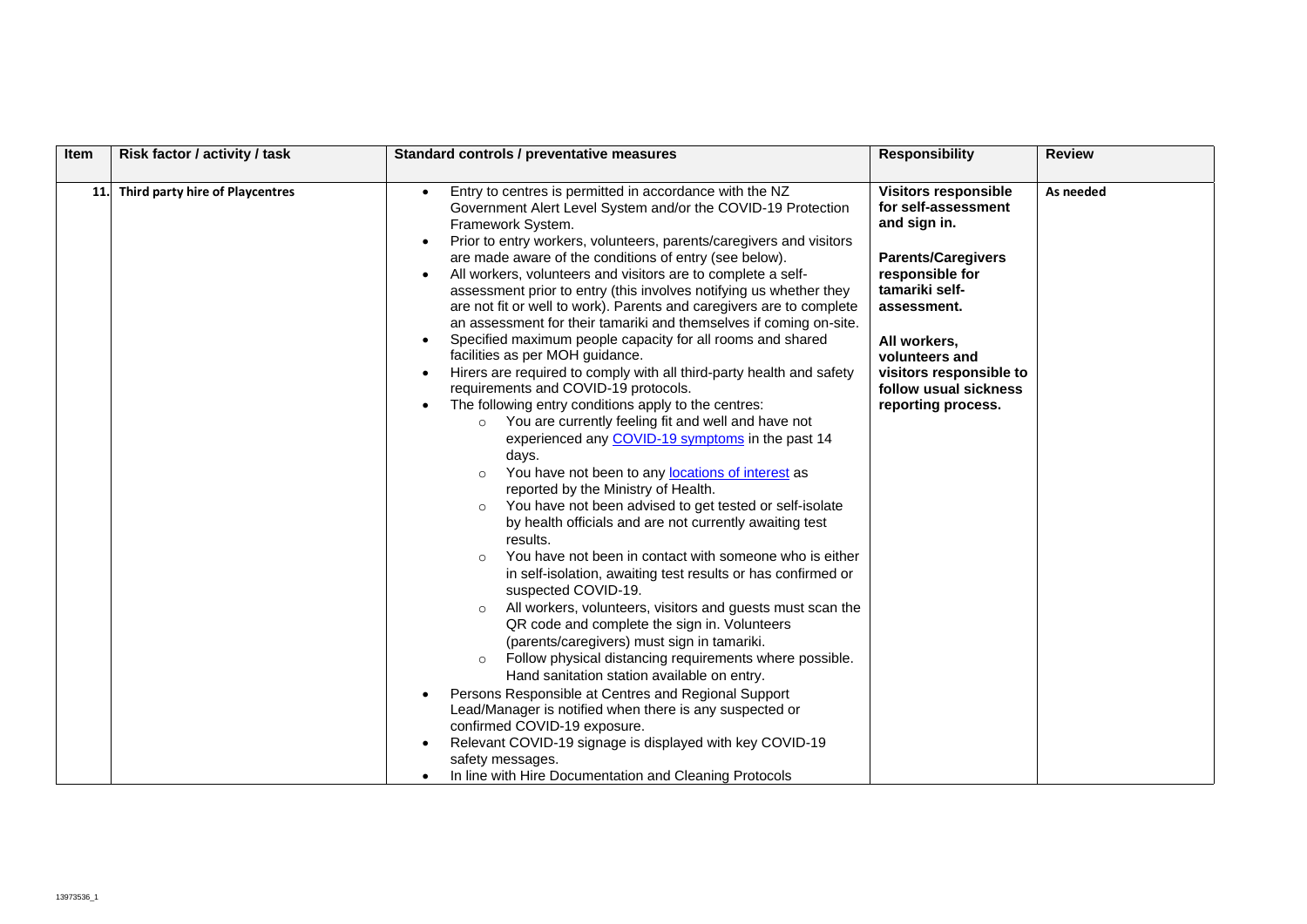# **Hygiene protocols and guidelines**

#### **General management**

- **Policy**: Playcentre Aotearoa covid policy is implemented and communicated to all workers, volunteers, visitors, clients and third parties.
- **Communication**: Information on Covid Control measures must be communicated to workers, volunteers, visitors and clients. This includes appropriate signage.
- **Regularity**: Everyone should be regularly reminded of the Covid control measures in place and the need to follow all of the relevant procedures.
- **Implementation effectiveness**: Management shall check to ensure that appropriate procedures are being followed and that facilities provided are maintained.
- **Clear communication channels** for workers and volunteers to raise any concerns about the effectiveness of COVID-19 controls or identify improvement opportunities.
- Health Declaration: prior to entering premises all workers, volunteers, visitors and contractors are required to undertake self-assessment, including stating that they will stay away if sick, to scan the QR code and sign-in (if attending when tamariki are present) before entering premises.

#### **Mask wearing**

- All individuals, including clients and visitors are required to adhere to any MOH guidance.
- Workers and volunteers are advised to bring their own masks to work if they are required to wear them.
- Face masks should be cleaned / changed regularly to maintain protection factor.
- Face masks should fit securely around the face, specifically covering the nose and the mouth area.

### **Hand and personal hygiene**

- Soap or alcohol-based hand sanitiser is available in all worker areas including bathrooms, break rooms and communal areas
- Stringent hand washing taking place.
- Provide materials to allow drying of hands with disposable paper towels.
- Appropriate signage is displayed on appropriate hand washing etiquette.
- Tissues and antiseptic wipes are available around the workplace.
- Workers and volunteers and tamariki reminded on a regular basis of good hand washing etiquette. This should also include appropriate techniques around catching coughs and sneezes.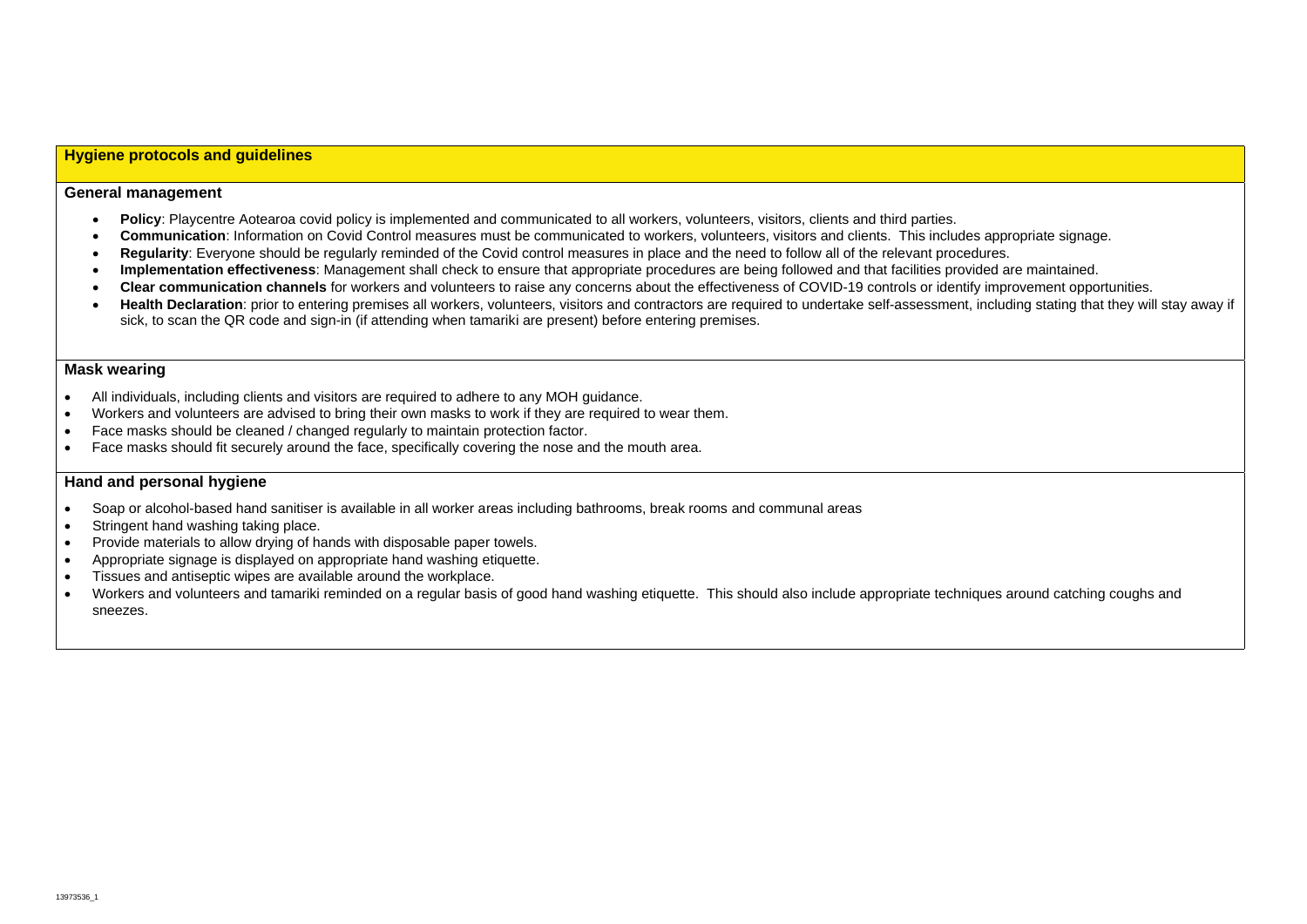## **Cleaning**

- Enhanced protocols for cleaning have been put in place during the COVID-19 pandemic (Hire Cleaning Protocol, Centre Cleaning Protocol and Office Cleaning Protocol).
- Consider frequency of cleaning and who should be doing it.
- Signs on equipment / facilities to remind workers and volunteers to clean up / wipe up after use.
- Encourage workers and volunteers to report any problems
- These include enhanced cleaning by cleaning contractors and of workplaces by workers and volunteers.
- Cleaning and disinfecting are done in accordance with guidance from Health authorities and Playcentre Aotearoa Cleaning Protocol
- Frequently touched surfaces have all been identified for regular cleaning.(eg kitchens, door handles, equipment)
- Daily cleaning of all high touch areas.
- Cleaning and maintenance of toilets should be completed daily.
- Utilise appropriate detergents or disinfectant solutions for all facilities, equipment, and amenity cleaning.

# **Health and Safety Risk Assessment – Covid-19**

# **Risk assessment of the likelihood of exposure to and transmission of Covid-19 and the consequences of infection after applying standard control /preventative measures above**

| <b>Key Risk Factors</b>   | <b>Assessment</b>                                                                                                                                                                                                                                                                                                                                                                                                                                                                                                                                                                                                                                                                                                                                                                                                                                                                                                                                                                                             | <b>Residual Risk Rating</b><br>(after applying standard<br>controls) |
|---------------------------|---------------------------------------------------------------------------------------------------------------------------------------------------------------------------------------------------------------------------------------------------------------------------------------------------------------------------------------------------------------------------------------------------------------------------------------------------------------------------------------------------------------------------------------------------------------------------------------------------------------------------------------------------------------------------------------------------------------------------------------------------------------------------------------------------------------------------------------------------------------------------------------------------------------------------------------------------------------------------------------------------------------|----------------------------------------------------------------------|
| Contact with others       | Due to the design of our centres, the activities carried out in the Centres, Playgroups, SPACE Only Centres,<br>Tenanted/Closed Buildings, Playcentre Shops and Associated Workplaces and shared spaces all workers and volunteers<br>within Playcentre Aotearoa are likely to come into close contact (within 1m) or work in close proximity (within 2m) with<br>many people, on a daily basis, in the usual performance of their duties or in connection with the performance of their<br>duties. These people include but are not limited to the following:<br>Playcentre Aotearoa workers and volunteers<br>Tamariki<br>Visitors to the centre including parents, contractors, third party suppliers and other professionals<br>$\bullet$<br>Other workers, volunteers and persons when sharing toilets, and other communal/shared spaces and/or access<br>ways<br>Persons at third-party events, seminars, conferences, education and other courses<br>Members of the public during rest and meal breaks | Medium to high for all roles                                         |
| Known or unknown contacts | Most workers and volunteers would be known and easily identifiable. Some contacts would be unknown or more difficult<br>to identify. However, the risk of infection or transmission during those times is no different to outside of work.                                                                                                                                                                                                                                                                                                                                                                                                                                                                                                                                                                                                                                                                                                                                                                    | Low for all roles                                                    |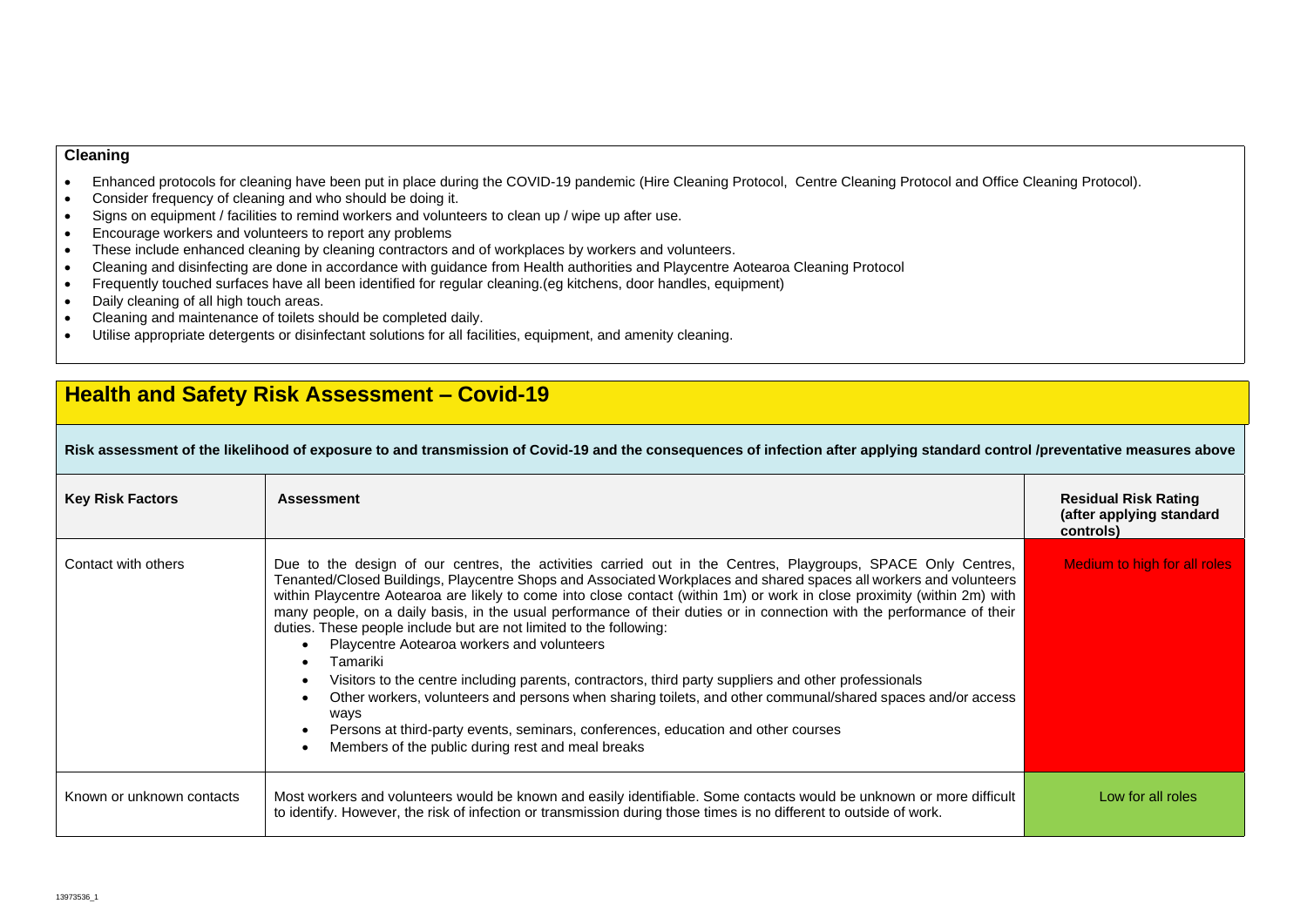| Proximity of work to others and<br>length of time          | Due to the nature of early childhood education, the design of our centres and shared spaces all roles performed within<br>Playcentre Aotearoa are likely to come into close contact (within 1m) with many people for short periods of time under 15<br>minutes, and for sustained periods of time when dealing with children.<br>Some workers and volunteers would be required to work within close proximity (within 2m) of each other for sustained<br>periods of time longer than 15 minutes, and many cases for most of the working day. | Medium for all roles            |
|------------------------------------------------------------|----------------------------------------------------------------------------------------------------------------------------------------------------------------------------------------------------------------------------------------------------------------------------------------------------------------------------------------------------------------------------------------------------------------------------------------------------------------------------------------------------------------------------------------------|---------------------------------|
| Interaction with people who are<br>high risk               | Currently, we do not have detailed information as to whether our workers, volunteers or other third parties our workers<br>engage with on a regular basis are considered vulnerable or high risk to COVID-19 but there is likely to be at least a small<br>proportion of workers and volunteers and all tamariki.<br>Given the close contact and proximity of work that is being undertaken, most of our workers, volunteers and tamariki are<br>likely to have regular interaction with people who are high risk to COVID-19.               | Medium to high for all roles    |
| Risk in workplace compared to<br>outside of work - Centres | Given the close contact and proximity of work and activity that is undertaken, and the number of unvaccinated children<br>who are considered high risk present in our centres, most of our workers and volunteers are at a higher risk of being<br>exposed to and transmitting COVID-19 in the workplace compared to outside of work.                                                                                                                                                                                                        | Medium to high for all<br>roles |
| Risk in workplace compared to<br>outside of work – Offices | Proximity and close contact work and activity is less in a workplace and retail setting, where also children are not present,<br>therefore, National and Regional office-based employees present a lower risk of being exposed to and transmitting<br>COVID-19 in the workplace compared to outside of work.                                                                                                                                                                                                                                 | Low for all roles               |

# **Results of risk assessment**

The risk of COVID-19 infection and transmission, and also the risk of serious illness, is highest for persons who are unvaccinated<sup>1</sup>. A significant portion of the community we provide services to are vulnerable and at high risk to COVID-19 or come into regular contact with people who are high risk. The consequences of COVID-19 infection are therefore more severe for those people.

Having undertaken the above risk assessment, and assessing this against the standard control measures it is reasonably practicable for the Playcentre Aotearoa to implement some further controls to lower the risk rating to a more acceptable level.

<sup>&</sup>lt;sup>1</sup> The Pfizer vaccine (Comirnaty) is effective at reducing the number of people who get COVID-19. It's harder to find out how well the vaccine stops people transmitting the COVID-19 virus. Recent studies show that the Pfizer vaccine can reduce transmission of the virus. These studies looked at the number of people infected with COVID-19 after they'd been vaccinated and their close contacts. Source[: Ministry of Health -](https://www.health.govt.nz/our-work/diseases-and-conditions/covid-19-novel-coronavirus/covid-19-vaccines/covid-19-vaccine-effectiveness-and-protection) Manatū Hauora